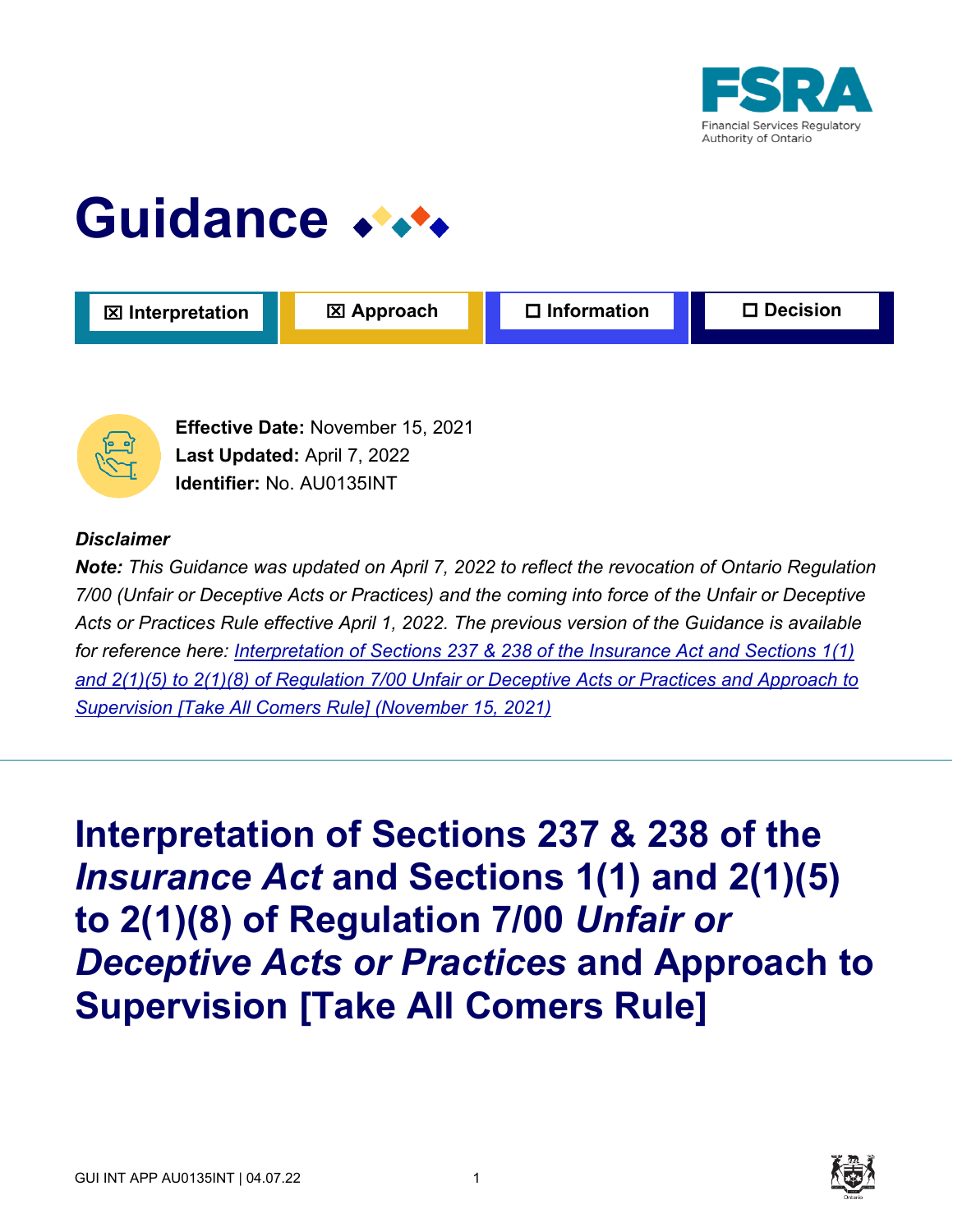## **Purpose**

The Financial Services Regulatory Authority of Ontario ("**FSRA**") is issuing this Interpretation & Approach Guidance (the "**Guidance**") to replace and reaffirm, where applicable, the Financial Services Commission of Ontario's ("**FSCO**") Bulletin No. A-01/09: Automobile Insurance Quoting and Underwriting Practices (the "**2009 Bulletin**"). Specifically, this Guidance provides FSRA's interpretation of the TAC Rule (as defined below) that any conduct by an insurer which hinders consumers from acquiring automobile insurance, particularly where consumers are dissuaded or forced to abandon either a request for a quote, which is the critical part of the contract for automobile insurance coverage, constitutes a declination to issue a contract within the meaning of s. 237(1) and s. 238(1) of the *Insurance Act* (the "**Act**").<sup>1</sup> Such conduct may, depending upon the specific circumstances, also result in a contravention of s. 1(1), s. 2(1)(5) to s. 2(1)(8) of Regulation 7/00 *Unfair or Deceptive Acts or Practices* ("**UDAP**"), which along with s. 237(1) and s. 238(1) of the *Act*, is collectively referred to as the "Take-All-Comers Rule" (the "**TAC Rule**").<sup>2</sup>

FSRA is issuing this Guidance to:

- i. emphasize and remind insurers offering private passenger ("**PPA**") and non-private passenger ("**Non-PPA**") automobile insurance ("**Insurers**") and their officers, employees, agents and brokers (where applicable), of the prohibition against Insurers contravening their filed and approved underwriting rules
- ii. identify how certain practices and conduct in Ontario's automobile insurance market (the ("**Market**") lead to consumer outcomes which contravene s. 237(1) and s. 238(1) of the *Act* and UDAP, particularly due to the use of current technology in Insurers' automobile underwriting processes

 $^2$  For greater clarity, the use of the word "Rule" in "Take-All-Comers Rule" and "TAC Rule" is not a refence to a rule created by FSRA under the *FSRA Act* (as defined herein).



<sup>&</sup>lt;sup>1</sup> FSRA will continue to recognize the practice initiated at FSCO of not requiring Insurers to use filed underwriting rules for making decisions with respect to insuring a "fleet". However, the prohibitions with respect to prohibited factors set out in s. 237(1) of the *Act* and in UDAP continue to apply to the underwriting and distribution of insurance for automobile fleets.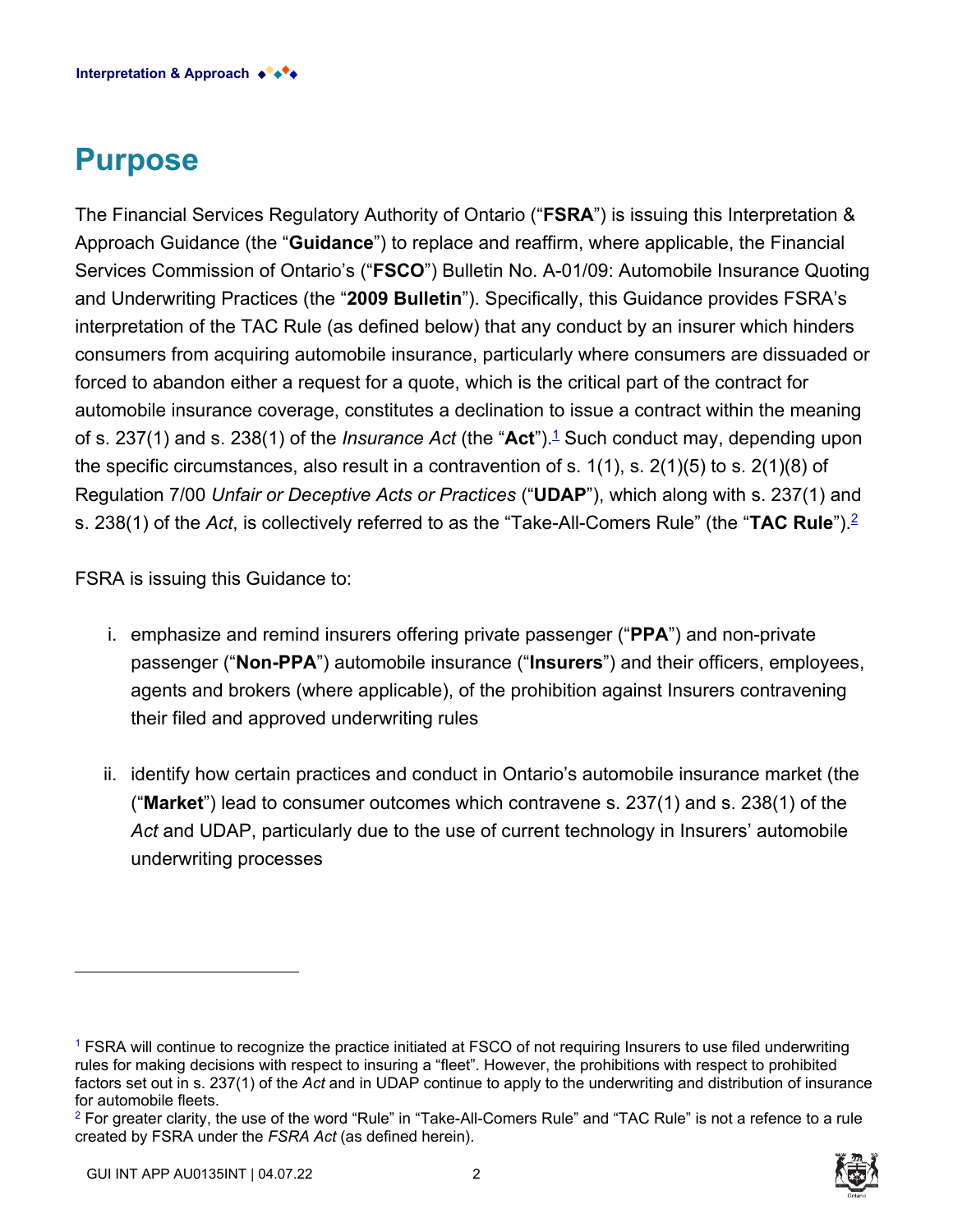## **Scope**

This Guidance affects individuals, Insurers and or other entities writing, selling or dealing with automobile insurance in Ontario.

## **Rationale and background – All**

A key objective of Ontario's private passenger automobile insurance regulatory regime (the "**Regulatory Regime**") is to ensure consumers can readily access an important and mandatory (with respect to non-optional coverages) product necessary for the operation of an automobile on Ontario's roads and highways, which could not otherwise be achieved without the ready ability to purchase or renew automobile insurance which:

- is just and reasonably priced
- provides adequate protection against the risk of damage caused by the use and ownership of an automobile

This consumer-focused objective is reflected in the following statutory objects pursuant to the *Financial Services Regulatory Authority of Ontario Act, 2016 (the "FSRA Act"):* 

- contribute to public confidence in the insurance sector
- deter deceptive or fraudulent conduct, practices and activities by insurance sector participants
- promote high standards of business conduct
- protect the rights and interests of consumers
- foster a strong, sustainable, competitive and innovative insurance sector  $3$

<sup>3</sup> Adopted from FSRA's statutory objects, as set out in s. 3(1) and s. 3(2) of the *FSRA Act*.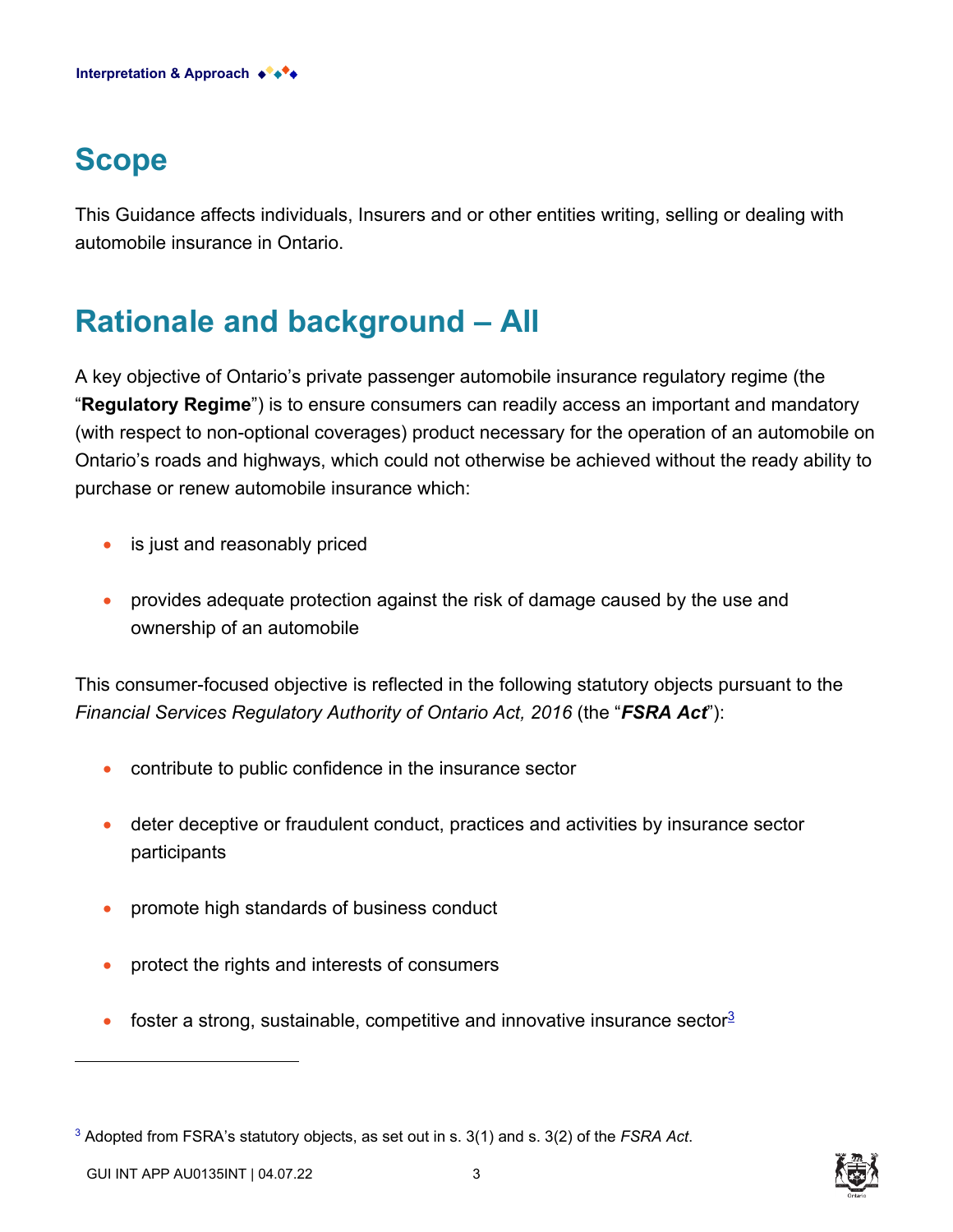A key feature of the Regulatory Regime is FSRA's approval of risk classification systems and rates which govern Insurers' pricing practices for the purpose of determining what constitutes a just and reasonable insurance premium for consumers. $4$ 

Insurers operating in Ontario are obliged to file their automobile insurance underwriting rules with FSRA for approval. FSRA reviews such filings in accordance with applicable Rules under the *Act* and its regulations, which include the prohibited factors that an Insurer cannot utilize in its underwriting rules. Once approved by FSRA, Insurers are then legally required to strictly adhere to the FSRA approved underwriting rules in selling or renewing automobile insurance to consumers.

Underwriting rules establish the sole basis upon which an Insurer must determine whether to decline to issue a new or renewed automobile insurance policy or endorsement, or to alter an existing automobile insurance policy. If a consumer applies to an Insurer, directly or indirectly through an agent, aggregator or broker, and requests a quote for automobile insurance, the Insurer must provide a quote consistent with its approved underwriting rules. In the case of the PPA category of automobile insurance, the Insurer must also make such a determination in accordance with its FSRA approved pricing methodologies.

The 2009 Bulletin expressed to insurance sector participants that certain Insurer practices in the Market constituted a violation of the TAC Rule, by creating difficulty for consumers to receive timely quotes or purchase automobile insurance. Specifically, the 2009 Bulletin described practices and conduct where Insurers were effectively not providing an automobile insurance quote to a consumer in circumstances where the Insurer was legally obliged to provide such a quote in accordance with its approved underwriting rules. In some cases, Insurers were applying prohibited or unapproved factors in contravention of UDAP. These Insurer practices resulted in amendments to the *Act* and UDAP in 2010 to strengthen the pre-existing prohibition of Insurers using unapproved underwriting rules.



<sup>4</sup> Note: FSRA has retained in force the Ontario Insurance Commissioner's 1993 order which exempts the Non-PPA categories of automobile insurance from the Rules prescribed by s. 410 and s. 411 of the *Act*.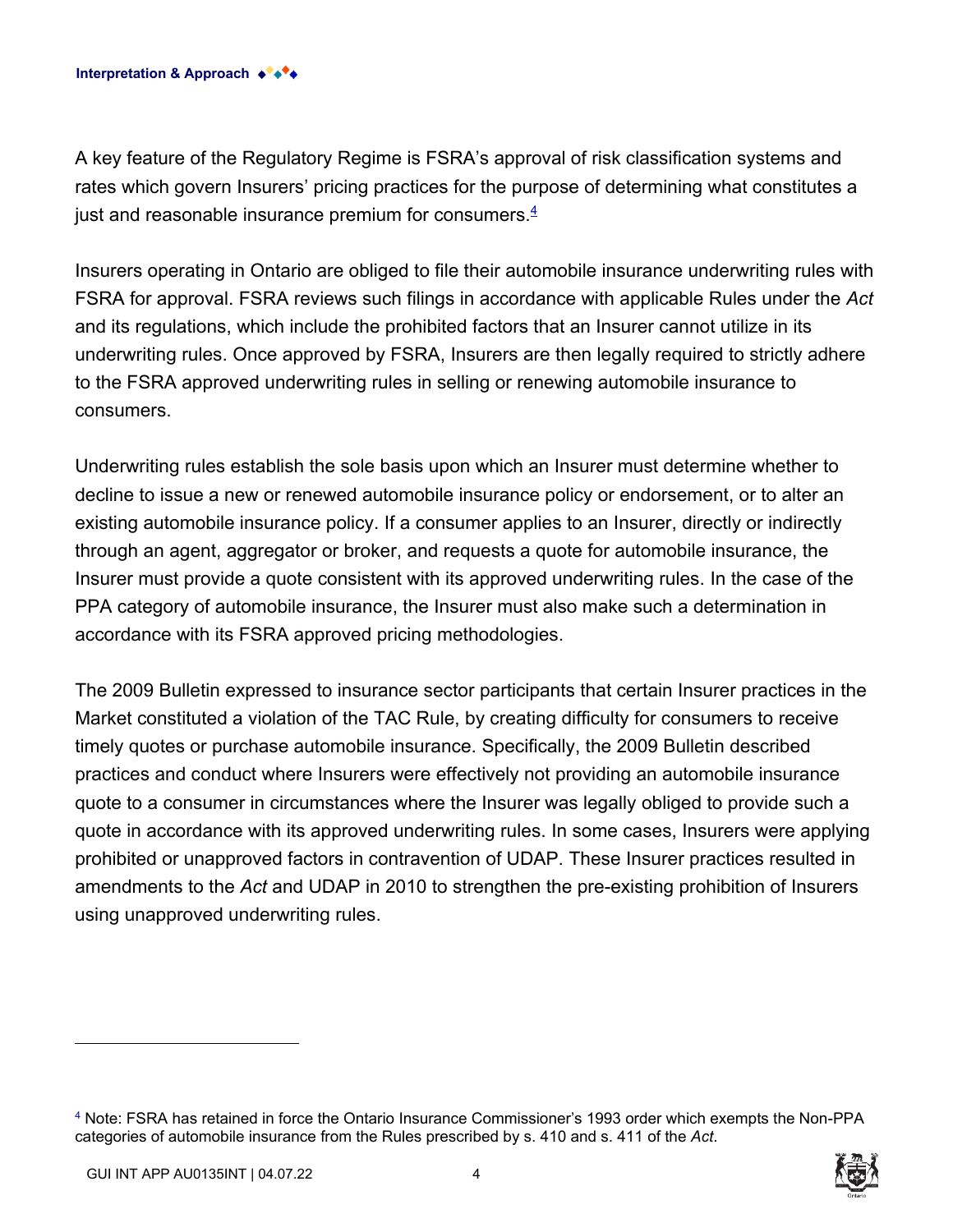#### **Examples of insurer non-compliance:**

FSRA has been made aware of the existence of a number of practices in the Market which contravene the TAC Rule. Specific examples of Insurer non-compliance identified by FSRA include, but are not limited to, avoiding issuing automobile insurance quotes to individuals who:

- experienced a prior accident benefits loss, including individuals who were not at fault for the prior accident such as passengers and pedestrians
- were not purchasing a property policy (e.g. homeowners insurance)
- reside in certain Ontario municipalities
- had less than one year of history as an insured under an automobile insurance policy in Canada



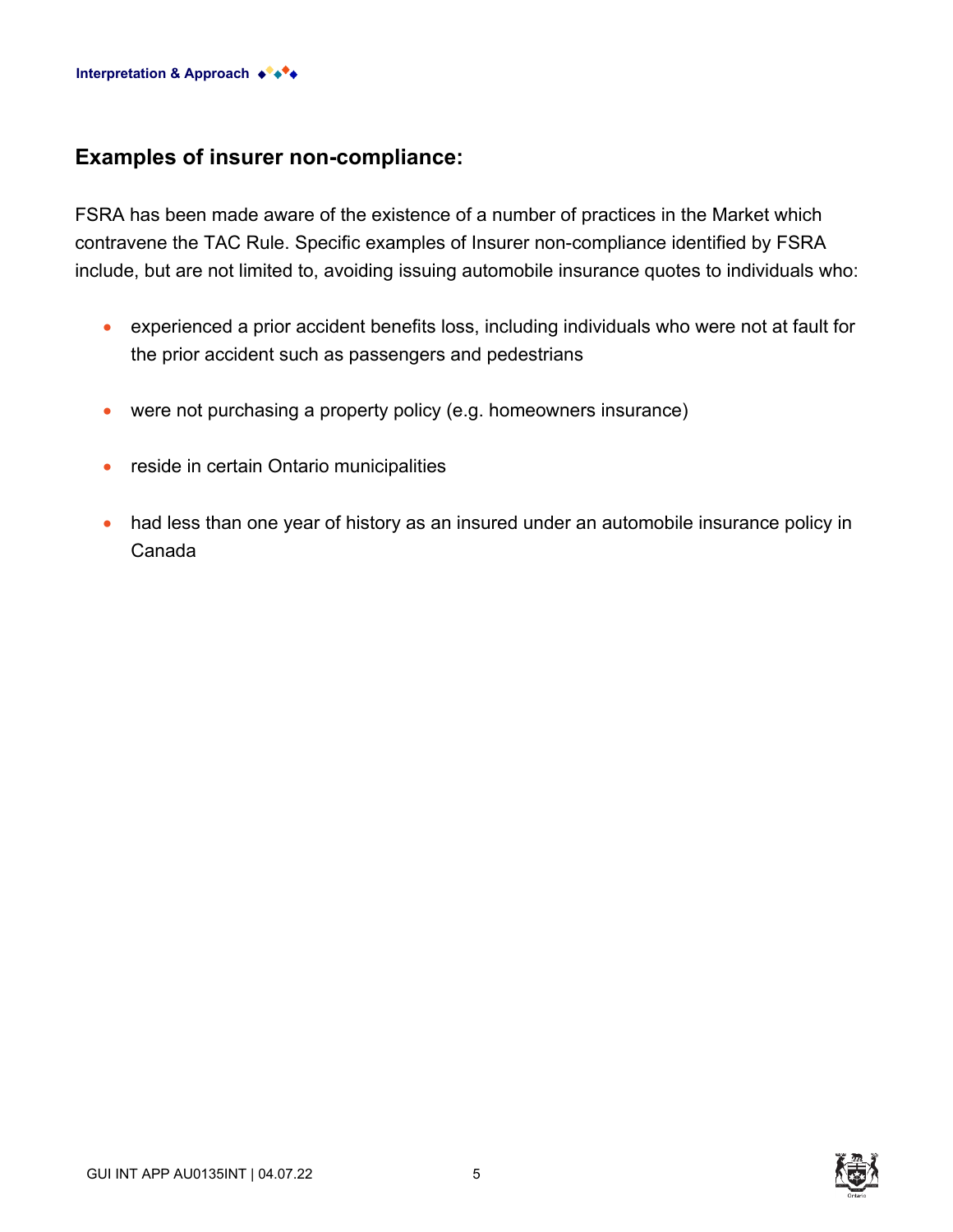# **Legislative rules and**  interpretation  $\rightarrow\rightarrow\rightarrow$

S. 237(1) and s. 238(1) of the *Act* constitute the main part of the TAC Rule provisions and state:

*s. 237(1) If so required by the regulations and unless the insurer has complied therewith, an insurer shall not decline to issue or terminate or refuse to renew a contract in respect of such coverages and endorsements as may be set out in the regulations or decline to issue, terminate or refuse to renew any contract or refuse to provide or continue any coverage or*  endorsement on any ground set out in the regulations.<sup>5</sup>

*s. 238(1) An insurer shall not decline to issue, terminate or refuse to renew a contract or refuse to provide or continue a coverage or endorsement, except on a ground filed with the Chief Executive Officer under this section.*

The object of the *Act* is to protect the financial interests of consumers.<sup>6</sup> The basic scheme of the *Act*, which is structured around numerous regulations that impose limits on how Insurers can contract with consumers, supports this broader object and is consistent with a textual reading of the purpose of s. 237(1) and s. 238(1), which is to ensure Insurers' compliance with applicable regulatory limits prescribed for automobile insurance.

The phrase *"shall not decline to issue… a contract"* in both s. 237(1) and s. 238(1) of the *Act* has a common plain meaning, being that an Insurer must issue an automobile insurance contract unless the Insurer is relieved of such an obligation by subsequent language in s. 237 and s. 238. Indeed, while the phrase *"decline to issue… a contract"* in s. 237(1) and s. 238(1) is not defined in the  $\bm{Act}$ , it must be interpreted largely and liberally and considered $^{\mathbb{Z}}$  having regard to the statutory scheme of the *Act* and FSRA's statutory objects, specifically in a manner that best



 $5$  S. 237(1) refers to the list of prohibited factors set out in s. 5(2) of Regulation 664.

<sup>6</sup> See Boivin, Denis. *Insurance Law*. 2nd ed, Irwin Law, 2015, p.56 and p66.

<sup>7</sup> See s. 64(1) of the *Legislation Act, 2006*, SO 2006, c 21, Sch F, which provides that, "An Act shall be interpreted as being remedial and shall be given such fair, large and liberal interpretation as best ensures the attainment of its objects."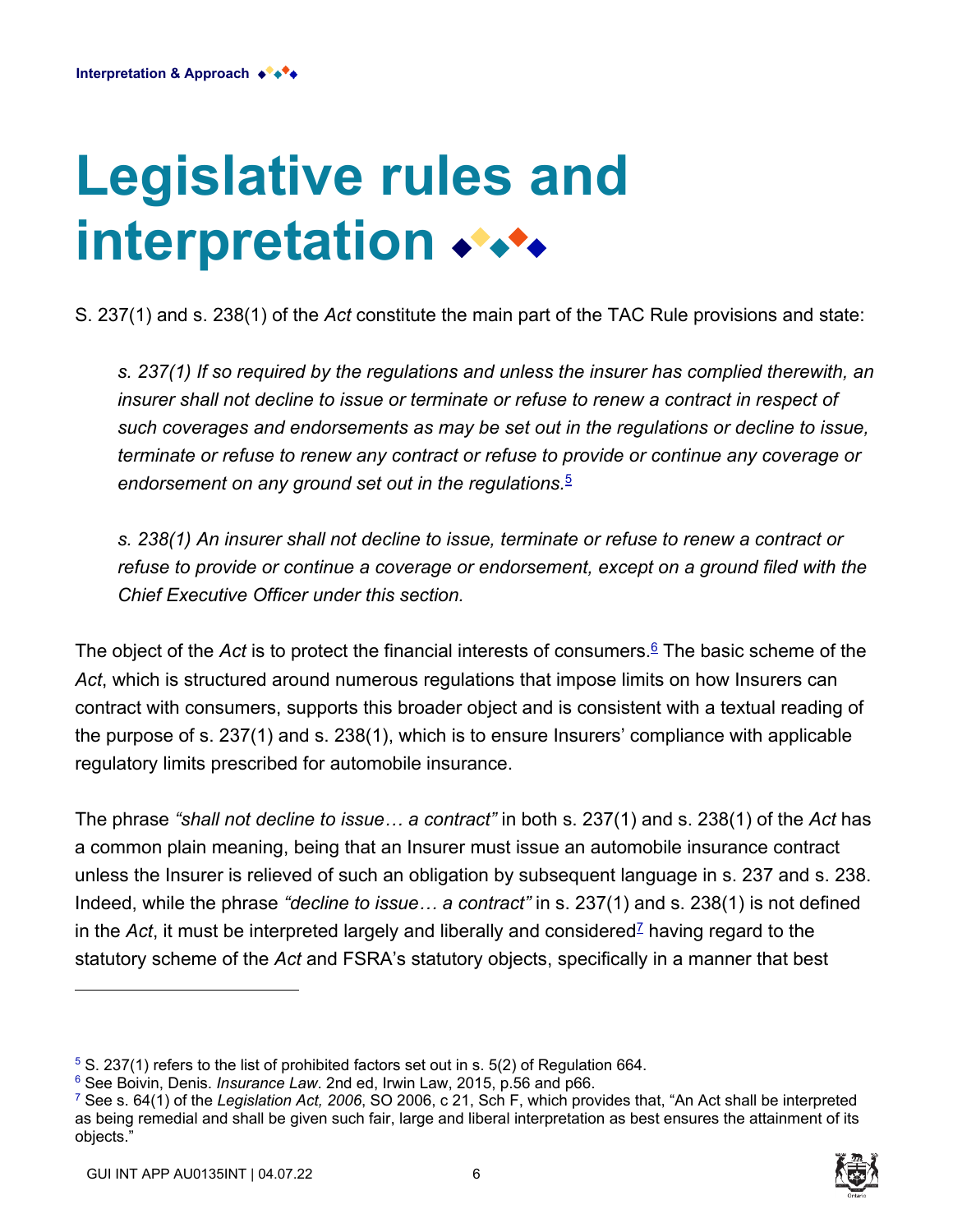protects the rights and interests of consumers, promotes high standards of business conduct and contributes to public confidence in the insurance sector.

Ontario's Regulatory Regime provides that a contract of insurance is created or issued when the Insurer makes an offer to insure by providing a quote, and that offer is accepted by the person to be insured who also commits to pay a premium as consideration. Within the framework of the Regulatory Regime, an Insurer deciding to avoid or delay offering a quote or simply not offering a quote, which must otherwise be provided in accordance with its approved underwriting rules, is in FSRA's view, declining to issue a contract within the meaning of s. 237(1) and s. 238(1) of the *Act*.

The TAC Rule with respect to prohibited factors extends beyond s. 237(1) of the *Act*, as the use of prohibited factors in quoting automobile insurance is related to unfair or deceptive acts or practices set out in paragraphs (4)-(7) of s. 2(1) of UDAP. $\frac{8}{3}$ 

In light of modern-day practices and technological advancements in how automobile insurance is purchased and sold in the Market, it is reasonable to interpret, *"an insurer shall not decline to issue… a contract"* as not only applying to an Insurer explicitly communicating a refusal to issue a quote to a consumer but also to situations where there is an unjustified delay in providing the quote such that the consumer is forced to place insurance elsewhere. This interpretation aligns with the modern-day realities of the Market. Indeed, any restrictive interpretation of this phrase which would limit its application only to circumstances where a formal declination is issued by an Insurer would result in the *Act*'s underwriting approval processes being futile, as Insurers could circumvent the need to comply with their approved underwriting rules through mere silence or otherwise ignoring consumer requests for quotes.

Notably, s. 237(1) and s. 238(1) were incorporated into the *Act* at a time when the automobile insurance business was generally paper based, and automobile insurance quotes were processed with significant manual processes. However, the processes for how automobile insurance quotes are provided to consumers has progressed to the point of full automation. Presently, nearly every Insurer is able to process and issue PPA and Non-PPA quotes in realtime.

 $8$  Please refer to s. 2(1) of UDAP, a copy of which is attached as Schedule 1 to this Guidance.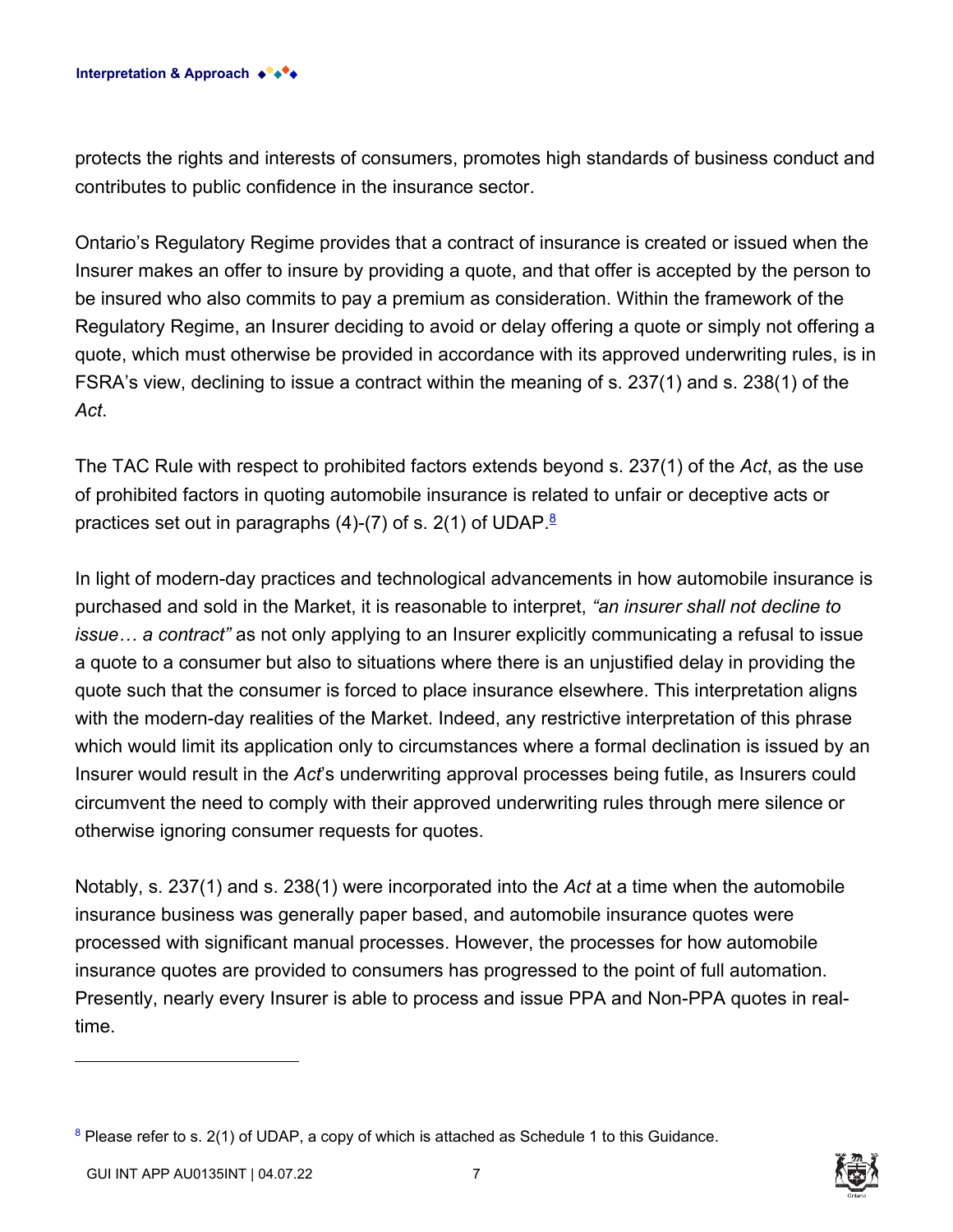Due to technological advancements, the amount of time an Insurer needs to process a consumer request for a quote has, in almost all situations, been reduced to mere seconds. In light of the advanced state of technology in the Market, where Insurers are able to issue instantaneous quotes by using technologically advanced systems, any Insurer slowing its response time where the risk otherwise falls within its underwriting rules, effectively means that a quote will not be available to the consumer as an option when making a decision to purchase or renew automobile insurance.<sup>g</sup> Accordingly, an Insurer slowing its response time as outlined above, is, in FSRA's view, properly characterized as declining to issue a contract within the scope of s. 237(1) and s. 238(1) of the *Act*.

FSRA's interpretation in this Guidance aligns with the overall scheme of the *Act* and with FSRA's statutory objects. Particularly, in relation to FSRA's statutory objects, "decline to issue" must be interpreted in a manner which:

- i. protects the rights and interests of consumers
- ii. promotes high standards of business conduct
- iii. fosters a strong, sustainable, competitive and innovative insurance sector
- iv. deters deceptive or fraudulent conduct, practices and activities
- v. contributes to public confidence in the insurance sector

Considered in the context of FSRA's statutory objects, FSRA's interpretation of the TAC Rule:

• contributes to public confidence in the insurance sector by protecting the accessibility of a critical and mandatory product for consumers, while simultaneously providing confidence that consumers will not be discriminated against on the basis of prohibited or unapproved underwriting rules

 $9$  Insures who do not currently have access to a system for processing insurance quotes described in this paragraph do not need to acquire access to such a system.

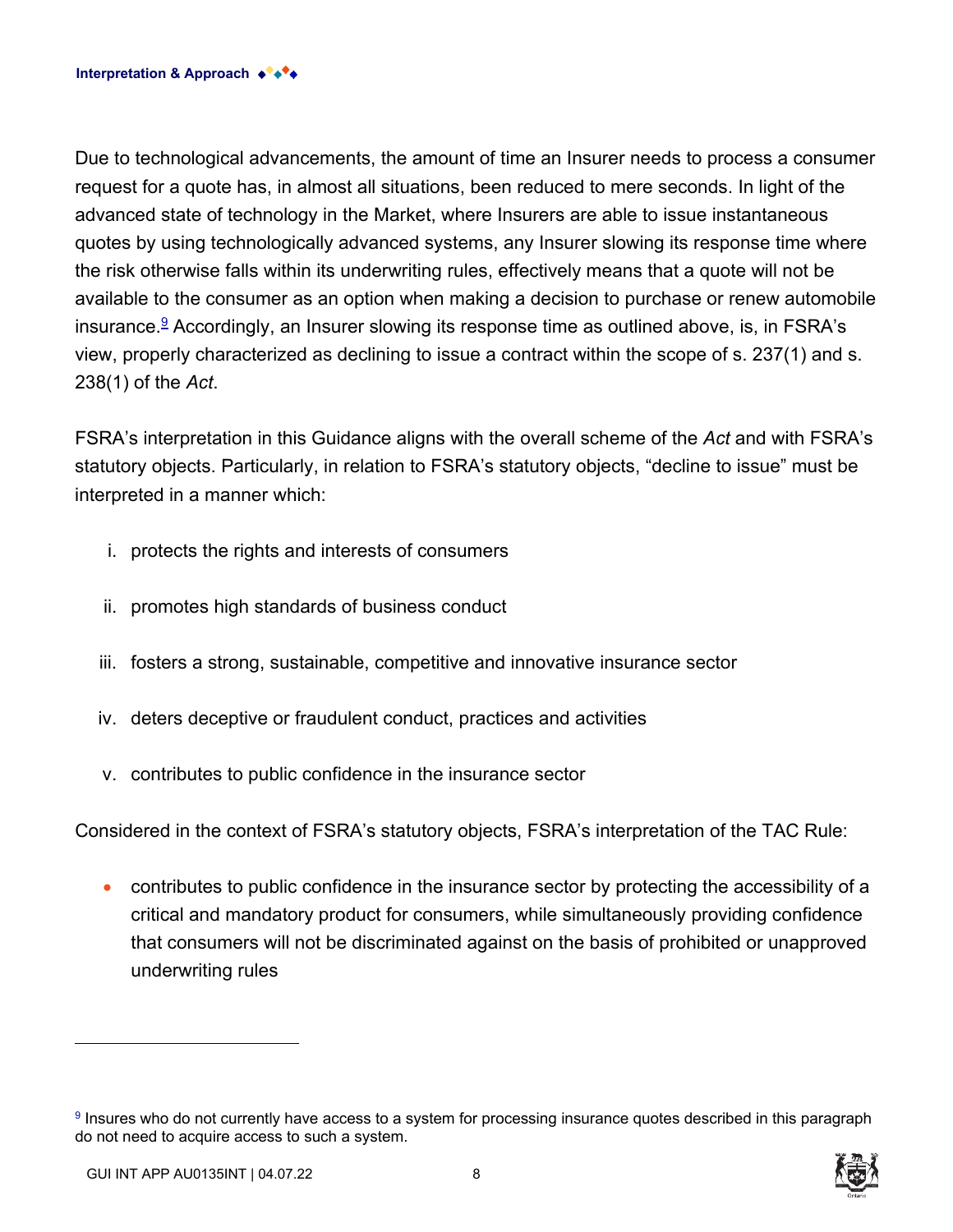- deters deceptive or fraudulent conduct, practices and activities by insurance sector participants and protects the rights and interests of consumers, by aiding consumers in accessing the lowest rate available from the Insurers with whom they are shopping
- promotes high standards of business conduct and fosters a strong, sustainable, competitive and innovative insurance sector, by creating a fair, competitive market for insurance sector participants and prevents one Insurer from gaining an unfair advantage over its competitors by effectively refusing to provide automobile insurance to a consumer which the Insurer has determined is not desirable risk

In accordance with a broad and purposive interpretation of the TAC Rule, the overall scheme of the *Act*, and consistent with FSRA's statutory objects, any variance of formal or informal processes and procedures which make it more difficult for consumers to interact with an Insurer, broker or agent and which discourages or delays such persons from applying for, renewing or obtaining automobile insurance, is a contravention of the TAC Rule. In this sense, any conduct by an Insurer appointed insurance broker or agent (who is an Insurer's legal agent), which facilitates the Insurer's ability to refuse to issue a quotation based on non-approved underwriting rules on this basis, amounts to a contravention of the TAC Rule by that Insurer.

Further, any agent or broker who facilitates a violation of the TAC Rule which relates to a prohibited factor, whether on their own accord or based on instructions from any third party, may be engaging in an unfair or deceptive act or practice as prescribed by paragraphs (4)-(7) of s. 2(1) of UDAP.

#### **Consumer harm:**

The impact of multiple Insurers breaching the TAC Rule and/or where there is a systematic use of unapproved or prohibited factors (e.g. credit or lifestyle information), results in a lack of readily available automobile insurance for consumers. In turn, this can create an availability issue for consumers who are not otherwise eligible for the residual market administered by the Facility Association. In particular contexts, Insurer practices which circumvent the TAC Rule result in consumers, who may not represent an Insurer's "ideal" customer but otherwise fall within the approved underwriting rules, being unable to receive a formal declination which is necessary for Facility Association access.

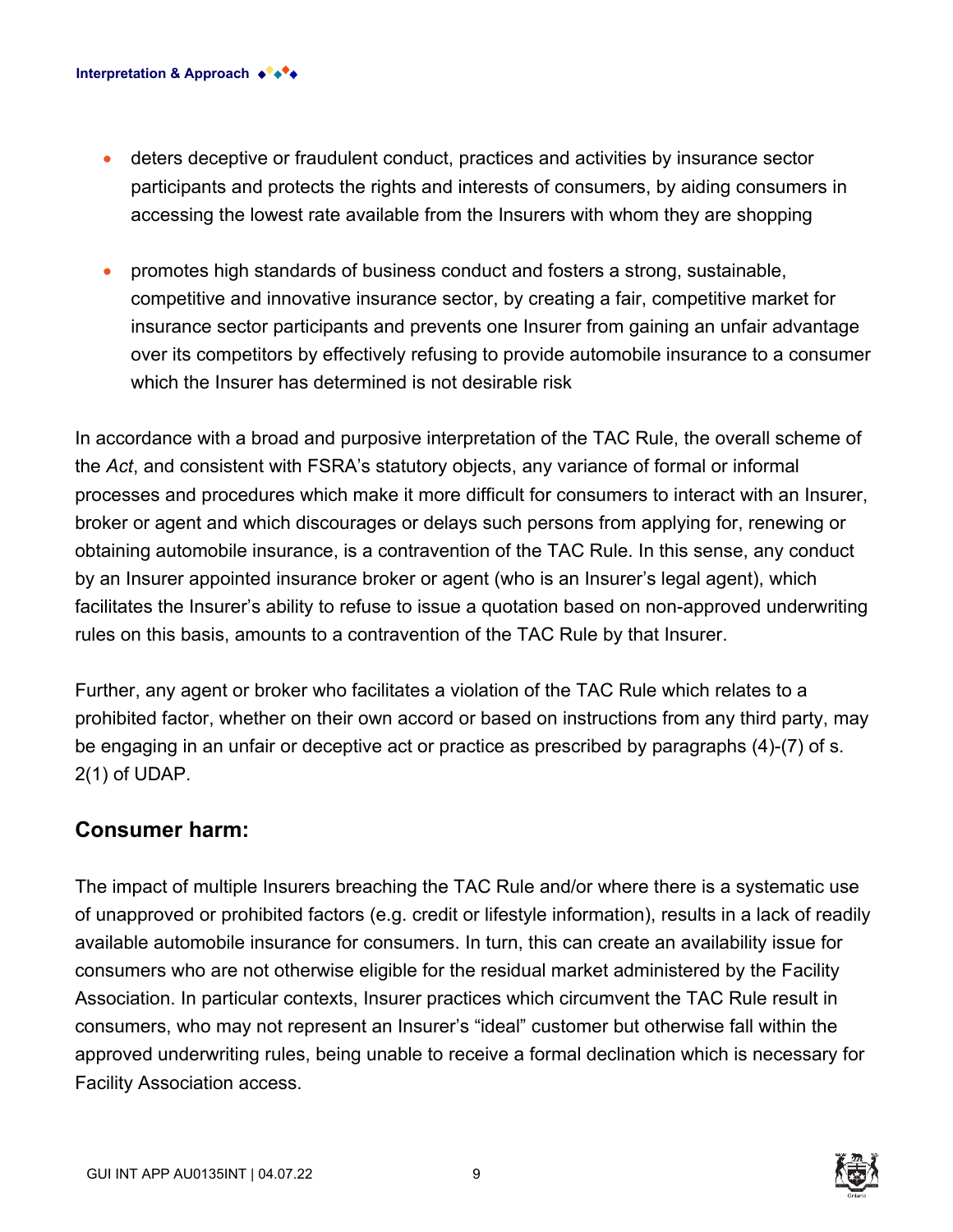FSRA has also observed that when a few Insurers begin forcing consumers to seek automobile insurance elsewhere by instituting practices which amount to non-compliance with the TAC Rule, there is often a reaction by other Insurers, who have otherwise been compliant in their own practices. Previously compliant Insurers respond by reducing their own exposure to risks which are being forced into the Market out of concern for attracting a disproportionate share of that business, thus causing them to institute their own non-compliant practices related to the TAC Rule. The overall impact of this is that the Market fails to serve consumers' interests. It also seems likely that this increases the incidence of consumer misrepresentations in order to obtain an automobile insurance quote.

FSRA is particularly concerned about circumstances where a consumer is relying on a third party, such as a broker, to obtain quotes, and the broker does not advise the consumer that an Insurer declined to respond to a sales lead generated by the consumers application or refused to provide a quote in a manner which contravenes the TAC Rule, and otherwise would have resulted in a lower premium for that consumer. This results in the consumer being unaware that they have suffered harm due to the Insurer's non-compliance with the TAC Rule, while also denying that consumer the opportunity to obtain a quote to which they are entitled through another means, such as using a different broker.

## **Compliance requirements**

In the 2009 Bulletin, FSCO identified compliance requirements, which remain FSRA's current requirements. They are supplemented by additional requirements which align with FSRA's interpretation of the TAC Rule as it relates to the current use of advanced quoting technologies. At a minimum, FSRA's compliance requirements for the TAC Rule in the Market are the following:

- **1.** An Insurer must only request, collect and consider information that it requires in order to apply its filed and approved underwriting rules and risk classification elements to determine a consumer's eligibility for insurance coverage and to rate the consumer.
- **2.** Consumers must be provided a quote based on information that the consumer provides to the broker, agent or Insurer according to standard timelines that the insurer provides for all quotes from the time that the quote is requested.

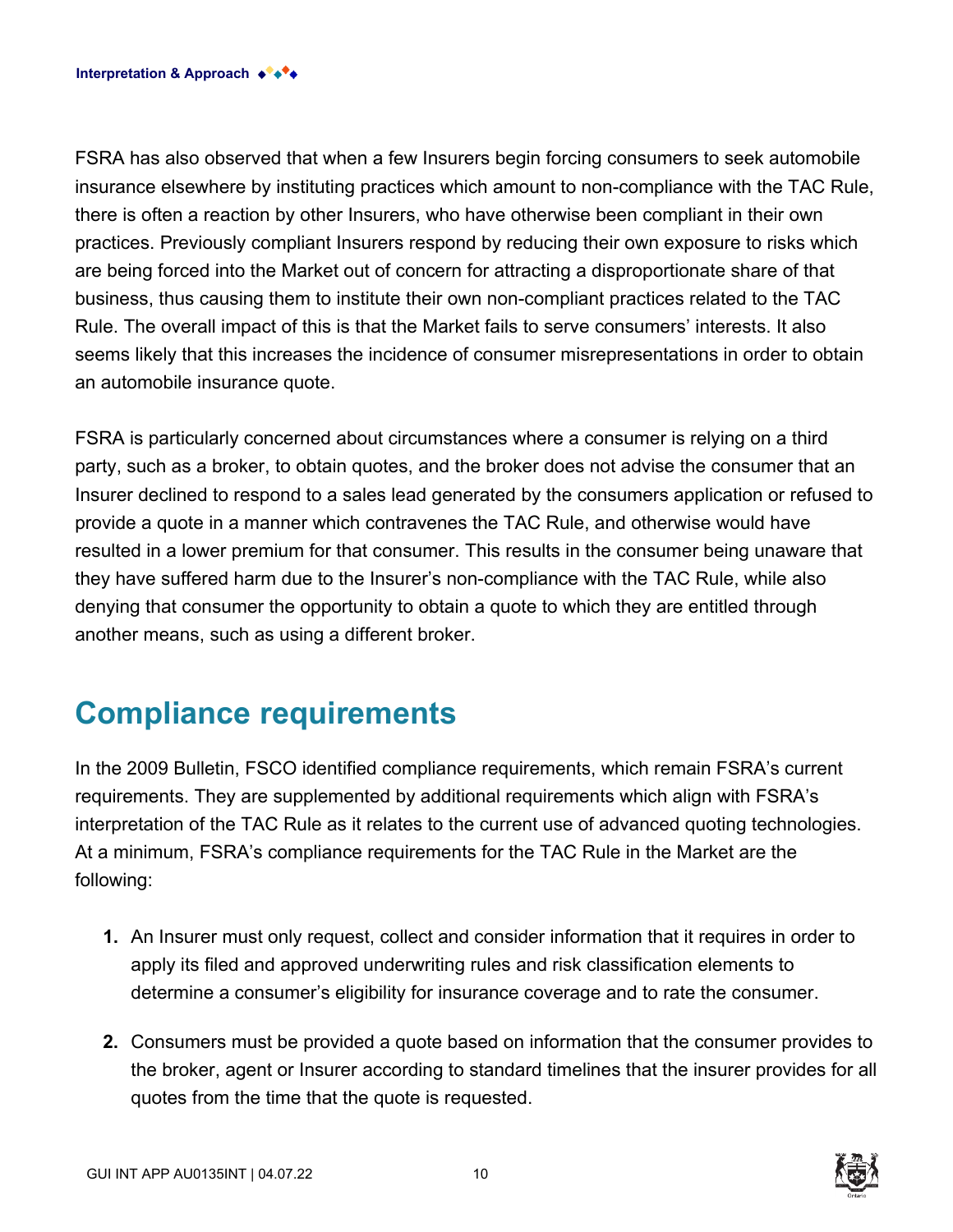- **3.** There is no reason to require, collect or use credit information for the purposes of providing a quote for automobile insurance, nor is a full application required or justified for the purposes of providing a quote.
- **4.** Practices that hinder, delay or frustrate consumers' efforts to shop for or purchase automobile insurance are not in the public interest and conflict with the intent of the *Act,*  UDAP and the *FSRA Act*, particularly where such practices discourage a consumer from making or pursuing a request for a quote or for coverage from a particular insurer or affiliated group of insurers, or results in a consumer having to abandon such a request.
- **5.** Insurers must not use prohibited criteria, or criteria otherwise unapproved for use, for rating or underwriting purposes (e.g., criteria related to a consumer's social, personal and/or economic status) to decline to provide quotes, to hinder or delay a consumer's efforts to obtain insurance coverage or an automobile insurance quote, or as a basis for differential treatment (whether by affiliated Insurers or otherwise) of consumers in the quoting, application or renewal process. Such practices include, but are not limited to screening, prioritizing or delaying quotes; segmenting risks within groups of affiliated Insurers, whether by back-end systems, scoring models, filters or otherwise; and instructions or suggestions to agents or brokers concerning placement of risks.
- **6.** Insurers must not give formal or informal direction to brokers or quote aggregators which result in the differential treatment of consumers in the automobile insurance quoting or application process unless the basis for such differential treatment is reflected in an approved underwriting rule.
- **7.** Insurers must not design or permit their quoting or underwriting systems to treat consumers seeking automobile insurance differently unless the basis for such differential treatment is reflected in an approved underwriting rule.
- **8.** Insurers must comply with the TAC Rule for all PPA and Non-PPA categories of automobile insurance, including commercial lines.<sup>10</sup>

 $10$  As noted above, FSRA will continue to recognize the practice initiated at FSCO of not requiring insurers to use filed underwriting rules for making decisions with respect to insuring a "fleet". However, the prohibitions with respect to prohibited factors set out in s. 237(1) of the *Act* and in UDAP continue to apply to the underwriting and distribution of insurance for automobile fleets.

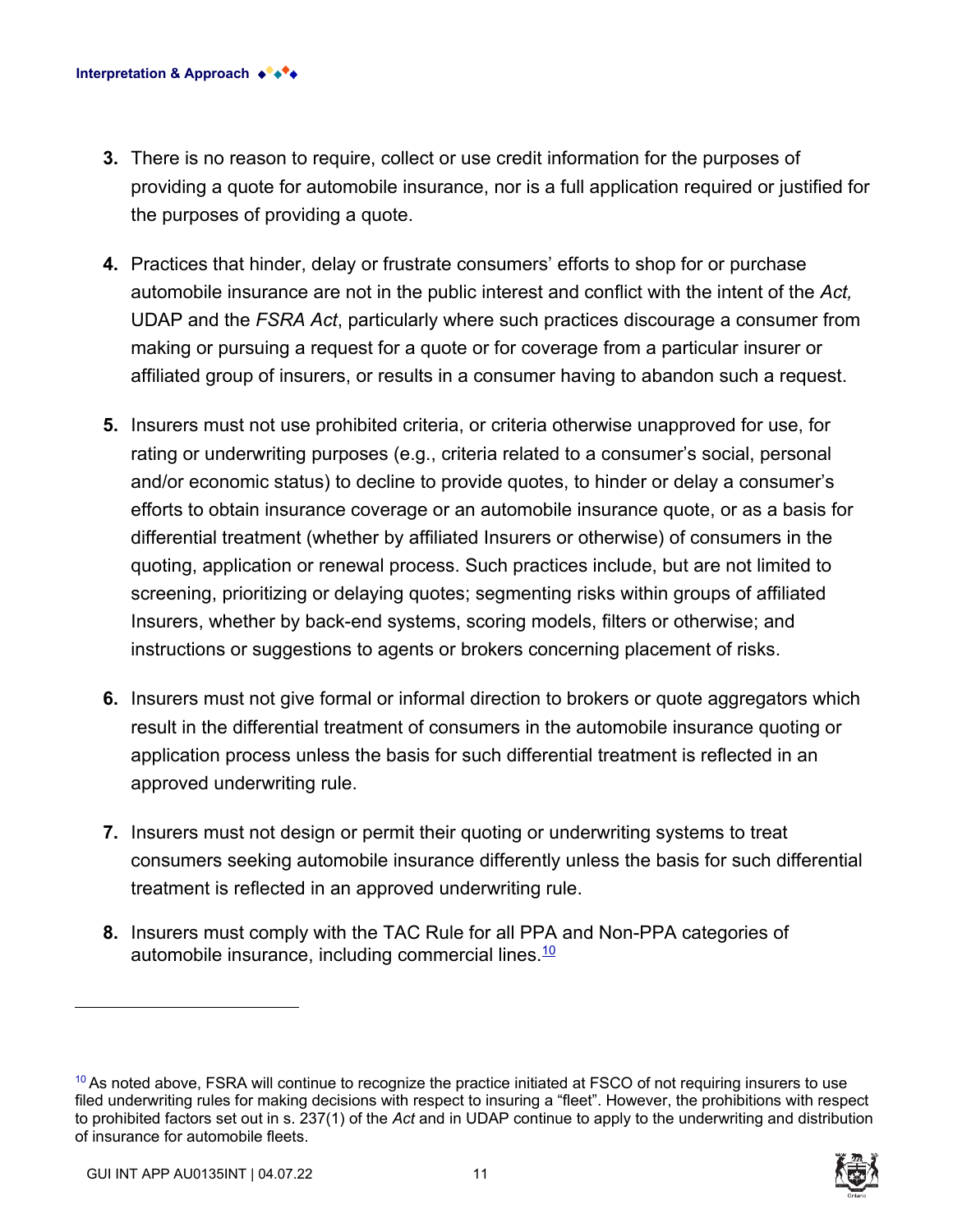#### **Compliance requirements with respect to aggregators and quoting technology**

Since the issuance of the 2009 Bulletin, there has been a significant growth in automobile insurance quotations processed through aggregators on behalf of Insurers. Aggregators utilize a website where consumers or brokers can input their underwriting information expecting to be provided quotes and in turn, the website provides quotes from Insurers who are partnered with the aggregator based on underwriting rules provided by the Insurer which may be inconsistent with the Insurer's approved underwriting rules. Where aggregators apply a methodology which allows Insurers to effectively implement non-approved underwriting rules, this amounts to a contravention of the TAC Rule by the Insurer who supplied the underwriting information.

An Insurer that allows any third party, such as an aggregator or technology provider, to generate or present a quote on the Insurer's behalf to an appointed broker or a consumer website, must maintain full responsibility and oversight for ensuring that all consumers who through a broker or otherwise request a quotation for automobile insurance, are provided a quotation in accordance with the Insurer's approved underwriting rules. An Insurer is not relieved of this responsibility because a quote was generated or produced by an agent or broker using technology owned or licensed to the broker, where the Insurer has provided the underwriting rules for the purposes of generating the quote in the technology provider's licensed system.

Similarly, an agent or broker who uses an aggregator or technology provider in relation to that person's automobile insurance business must maintain full responsibility and oversight for ensuring that their business activities do not violate the aspects of the TAC Rule established by s. 1(1), s. 2(1)(5) and s. 2(1)(8) of UDAP.

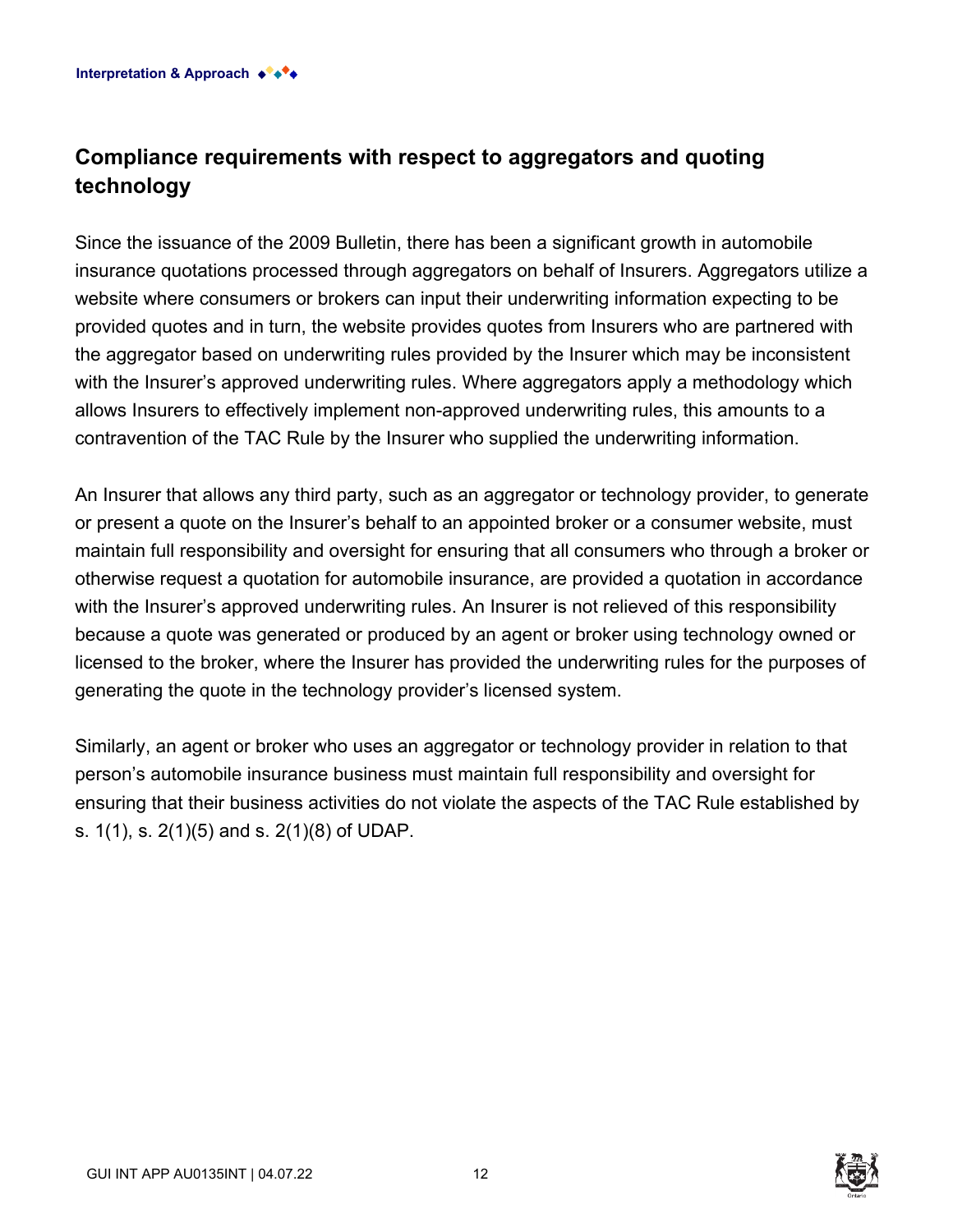## **Approach**

## **Supervision and enforcement**

FSRA intends to supervise against this Guidance, and review complaints related to the TAC Rule, by using its investigation and examination powers under the *Act*.

To that end, Insurers are advised that FSRA may, pursuant to s. 101 of the Act<sup>11</sup>, require additional regulatory reporting on matters related to its automobile insurance underwriting technology, practices and processes to assess the risk of an Insurer's non-compliance with the TAC Rule. Such reporting may include a detailed summary of the number of requests for quotes for automobile insurance which the Insurer has not provided an immediate quotation, along with the basis for the Insurer having not done so. FSRA may, in accordance with s. 237(2) require Insurers to provide such additional information, material and evidence as it determines necessary to determine compliance with the TAC Rule.

Pursuant to the provisions of the *Act*, FSRA has the authority to:

- issue a compliance order to $\frac{12}{1}$
- impose an administrative monetary penalty on $\frac{13}{2}$
- lay provincial offence charges against $14$

Insurers, agents or brokers who contravene the TAC Rule.

<sup>11</sup> S. 101 of the *Act* allows FSRA to require Insurers to prepare and file with FSRA a return respecting the experience of the insurer's business in a form approved by FSRA and containing such information as FSRA may require.

<sup>12</sup> FSRA may issue compliance orders pursuant to s. 441(2) of the *Act* or seek a court issued compliance order pursuant to s. 448(1) of the *Act*.

<sup>13</sup> FSRA may impose an administrative penalty pursuant to s. 441.3 and s. 441.4 of the *Act*.

<sup>14</sup> FSRA may pursue the laying of provincial offences as set out in s. 447(2) of the *Act*.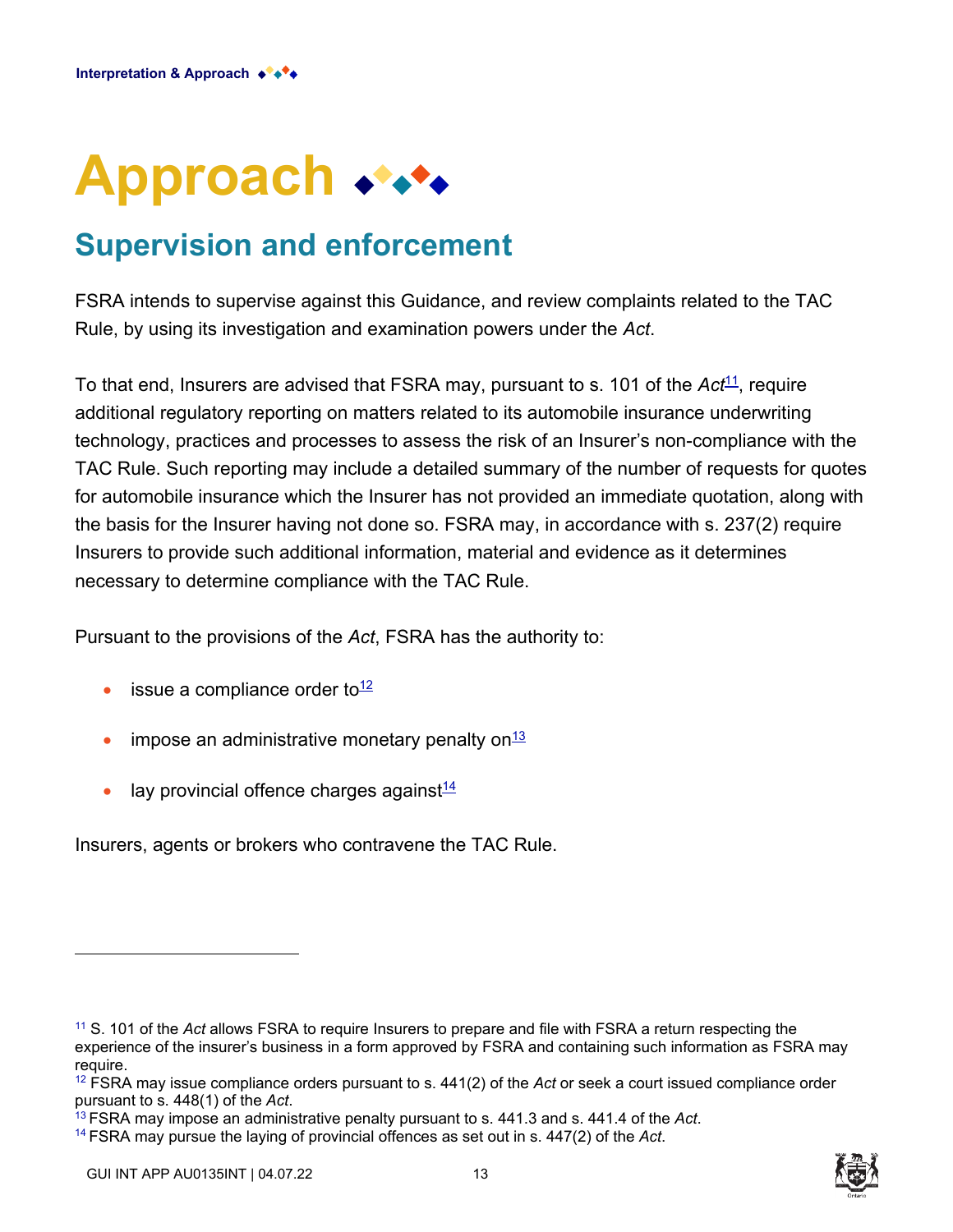FSRA also has the discretion to suspend or cancel an Insurer's licence to operate in Ontario pursuant to s. 58(2)(a) of the *Act* where an Insurer contravenes the TAC Rule.

Following the issuance of this Guidance FSRA will consider steps undertaken to promptly, accurately and comprehensively identify and disclose to FSRA any past conduct which contravened the TAC Rule to be a mitigating factor in determining its enforcement response.

### **Effective date and future review**

This Guidance, which simply reiterates existing compliance requirements, is effective immediately. It will be reviewed no later than November 15, 2024.

## **About this guidance**

This document is consistent with [FSRA's Guidance Framework.](https://www.fsrao.ca/regulation/guidance/fsra-guidance-framework) As Interpretation guidance, it describes FSRA's view of requirements under its legislative mandate (i.e. legislation, regulations and rules) so that non-compliance can lead to enforcement or supervisory action. As Approach guidance, it describes FSRA's internal principles, processes and practices for supervisory action and application of CEO discretion where applicable.

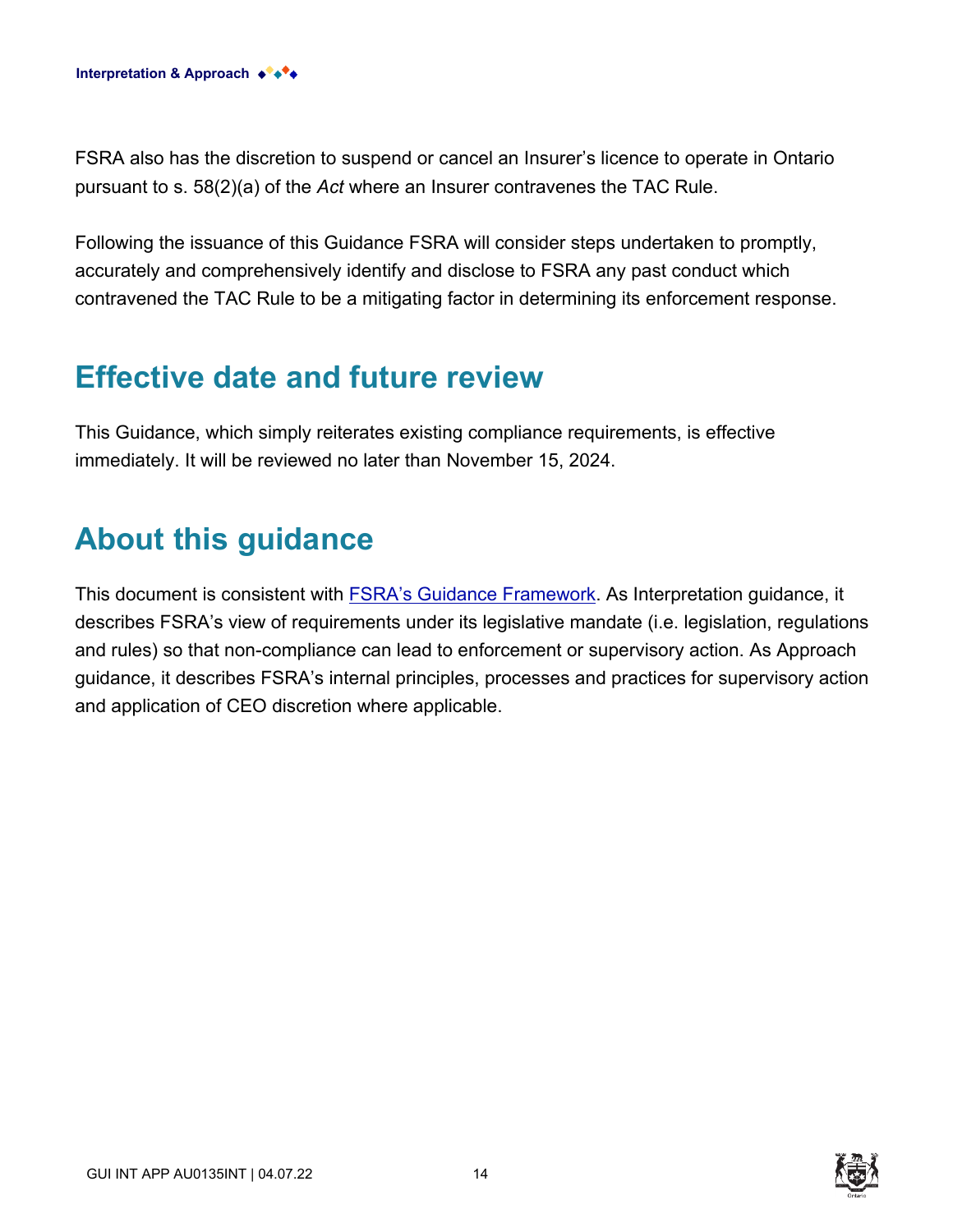## **Schedule 1**

#### **Excerpts from s. 2(1) of UDAP**

**2. (1)** For the purposes of the definition of "unfair or deceptive act or practice" in section 438 of the *Act*, an action described in this section by an insurer, by an officer, employee or agent of an insurer or by a broker is prescribed as an unfair or deceptive act or practice:

- 1. When such a person makes or attempts to make, directly or indirectly, an agreement with a person insured or applying for insurance in respect of life, person or property in Ontario as to the premium to be paid for a policy that is different from the premium set out in the policy.
- 5. When such a person applies any information or other factor in a prohibited manner on receiving a request for a quotation for automobile insurance, a request for an application to apply for automobile insurance, an application for automobile insurance or in connection with an offer to renew an existing contract of automobile insurance.
- 6. When such a person requires someone to consent or to obtain the consent of another person to the collection, use or disclosure of any credit information as a condition for providing a quotation for automobile insurance or an offer to renew an existing contract of automobile insurance.
- 7. When such a person collects, uses or discloses any credit information about someone in any manner in connection with automobile insurance, other than,
	- i. for the limited purposes, if any, described in the form of application for insurance approved by the Chief Executive Officer under subsection 227 (1) of the *Act*, or
	- ii. in accordance with the consent obtained in compliance with the *Personal Information Protection and Electronic Documents Act* (Canada) of the person to whom the information relates.
- 8. When, in connection with a request for a quotation for automobile insurance or an application for automobile insurance made to an affiliated insurer, or an offer by an affiliated insurer to renew an existing contract of automobile insurance, such a person fails to provide the lowest rate available from the insurer or any of the insurers with which it is affiliated in accordance with,
	- i. their declination grounds, and
	- ii. their rates and risk classification systems as approved under the *Act* or the *Automobile Insurance Rate Stabilization Act, 2003*. O. Reg. 7/00, s. 2; O. Reg. 37/10, s. 2 (1); O. Reg. 128/19, s. 2.